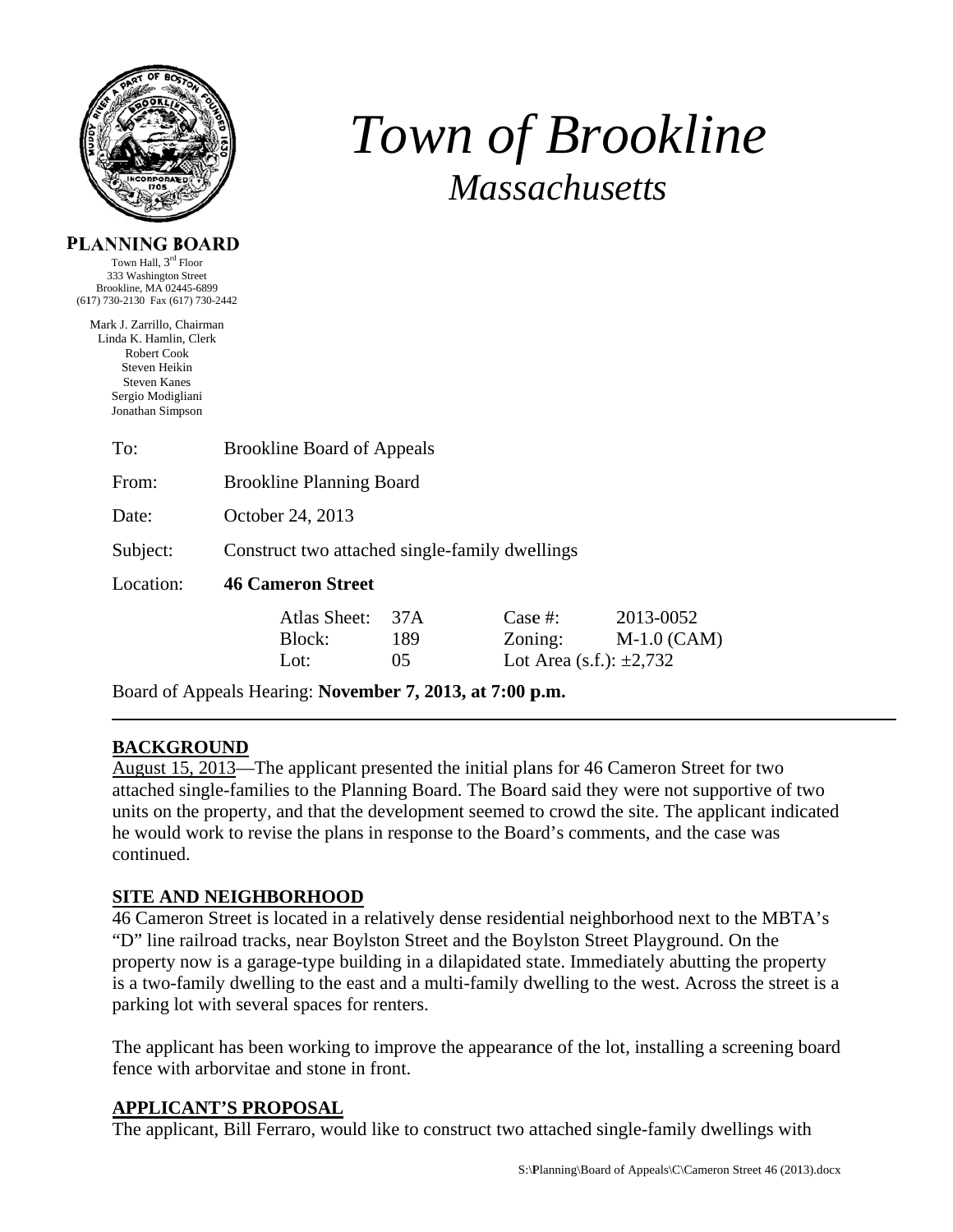four tandem parking spaces on the site, two within a garage. The new four-story dwelling would meet high energy efficiency standards that, should the future owners decide to purchase solar panels, could bring the building close to zero net energy use.

The two dwellings would be approximately 1,695.5 s.f. and 1,721.5 s.f. (revised down from 1,958.5 s.f.), and each will have two bedrooms and a study. The upper level would provide for a penthouse and potting shed for each unit, along with deck space and a partial green roof. The building's exterior materials have not been finalized, but the building has been designed to have very thick walls to allow for substantial insulation, window canopies on the south elevation to limit solar glare, and external sprinklers and fire-resistant siding for fire protection.

### **FINDINGS**

**Section 5.10** – Minimum Lot Size

**Section 5.20** – Floor Area Ratio: The applicant has revised the plans and reduced the gross floor area by a total of 500 s.f., bringing the project into compliance with the maximum FAR.

| <b>Floor Area</b>                                    | <b>Allowed</b> | <b>Proposed</b> | <b>Finding</b> |
|------------------------------------------------------|----------------|-----------------|----------------|
| <b>Floor Area Ratio</b><br>$\sqrt{ }$ (% of allowed) | (100%)         | 1.25<br>(96%)   | Complies       |
| Floor Area (s.f.)                                    | 3,607.5        | 3,417           |                |

**Section 5.43** – Exceptions to Yard and Setback Regulations

**Section 5.60 –** Side Yard Setback

**Section 5.70 –** Rear Yard Setback

**Section 5.71** – Projections into the Rear Yard

**Section 5.90** – Minimum Landscaped Open Space: Since the applicant is proposing to have 50% of the usable open space on an upper level, he is required to provide additional landscaped space on the ground level.

**Section 5.91** – Minimum Usable Open Space

| <b>Dimensional</b><br><b>Requirements</b> | <b>Required</b>                                               | <b>Proposed</b>                                           | <b>Relief</b>   |
|-------------------------------------------|---------------------------------------------------------------|-----------------------------------------------------------|-----------------|
| <b>Minimum Lot Size</b>                   | 4,500 s.f.<br>(2,250 s.f. for each attached<br>single-family) | 2,775 s.f.                                                | Variance        |
| <b>Side Yard Setback</b>                  | 10'                                                           | Ground floor: 1.5' & 4.8'<br>2nd & 3rd floors: 0' & 2.8'  | Special Permit* |
| <b>Rear Yard Setback</b>                  | 30'                                                           | Balconies: 1/2"<br>Rear stairs: 1.75'<br>Rear wall: 3.46' | Special Permit* |
| Minimum Usable Open<br><b>Space</b>       | 783 s.f.<br>$(20\% \text{ of } g.f.a.)$                       | 784 s.f., 392 s.f. (50%)<br>on ground level               | Complies        |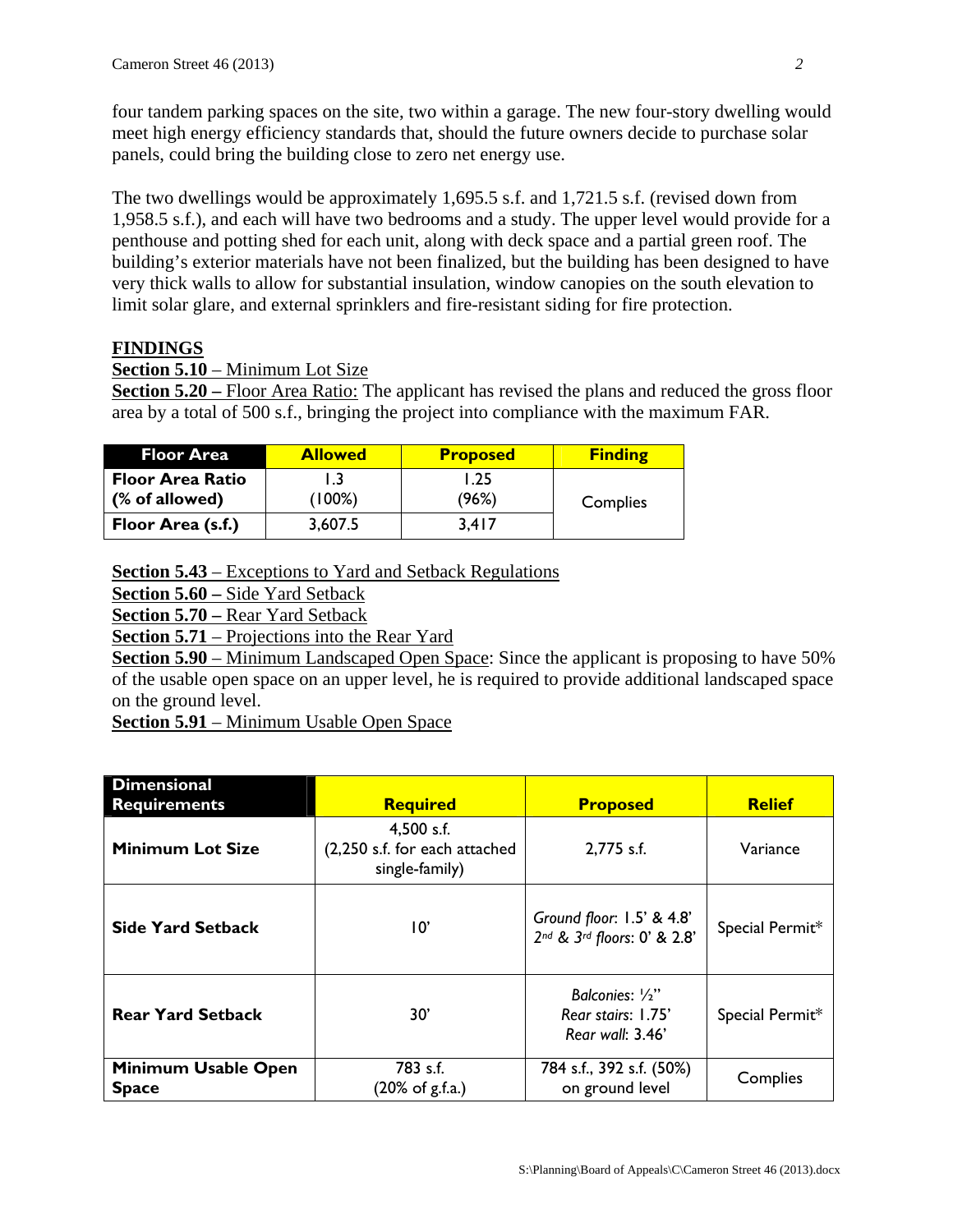| <b>Landscaped Open</b><br><b>Space</b> | 342 s.f. (10% of g.f.a.)<br>854 s.f. (25% additional for<br>upper level open space)<br>Total: 1,196 s.f. | $661$ s.f. | Variance |
|----------------------------------------|----------------------------------------------------------------------------------------------------------|------------|----------|
|----------------------------------------|----------------------------------------------------------------------------------------------------------|------------|----------|

\* Under *Section 5.43*, the Board of Appeals may waive yard and setback requirements if a counterbalancing amenity is provided. The building's high energy efficiency rating (HERS 38) is being proposed as a counterbalancing amenity.

#### **Section 6.02, Paragraph 1, Table of Off-Street Parking Space Requirements Section 6.04.5.c.2** – Design of All Off-Street Parking Facilities

| <b>Parking Requirements</b>        | <b>Required</b> | <b>Proposed</b> | <b>Relief</b>   |
|------------------------------------|-----------------|-----------------|-----------------|
| <b>Parking Spaces</b>              |                 |                 | Variance        |
| Parking/Driveway Side Yard Setback |                 | 2'3''           | Special Permit* |

\*Under *Section 5.43*, the Board of Appeals may waive yard and setback requirements if a counterbalancing amenity is provided.

## **PLANNING BOARD COMMENTS**

The Planning Board is supportive of this proposal to construct two attached single-family dwellings on an undersized lot. The Board appreciates some of the changes the applicant made to the proposal, and feels that the slightly revised design is an improvement over the initially submitted plans. The neighborhood has indicated substantial support for the applicant and the construction of a new building. The applicant needs to work on refining the design details for the exterior of the building, but this could be done prior to issuance of a building permit.

### **Therefore, should the Board of Appeals determine that the proposal meets the statutory requirements for a variance and that relief should be granted, the Planning Board recommends approval of the plans by Anderson Porter Design, dated 10/10/13, subject to the following conditions:**

- 1. Prior to the issuance of a building permit, the applicant shall submit final floor plans and elevations, indicating all exterior materials, subject to the review and approval of the Assistant Director of Regulatory Planning.
- 2. Prior to the issuance of a building permit, the applicant shall submit a final site and landscape plan, indicating all planting types, hardscape area materials, and parking areas subject to the review and approval of the Assistant Director of Regulatory Planning. The site plan should indicate the restoration of the sidewalk and two separate curb cuts rather than one large curb cut stretching the width of the property.
- 3. Cars shall never be parked in the driveway in a manner that overhangs or interferes with the sidewalk.
- 4. Prior to the issuance of a building permit, the applicant shall submit to the Building Commissioner for review and approval for conformance to the Board of Appeals decision: 1) a final site plan stamped and signed by a registered engineer or land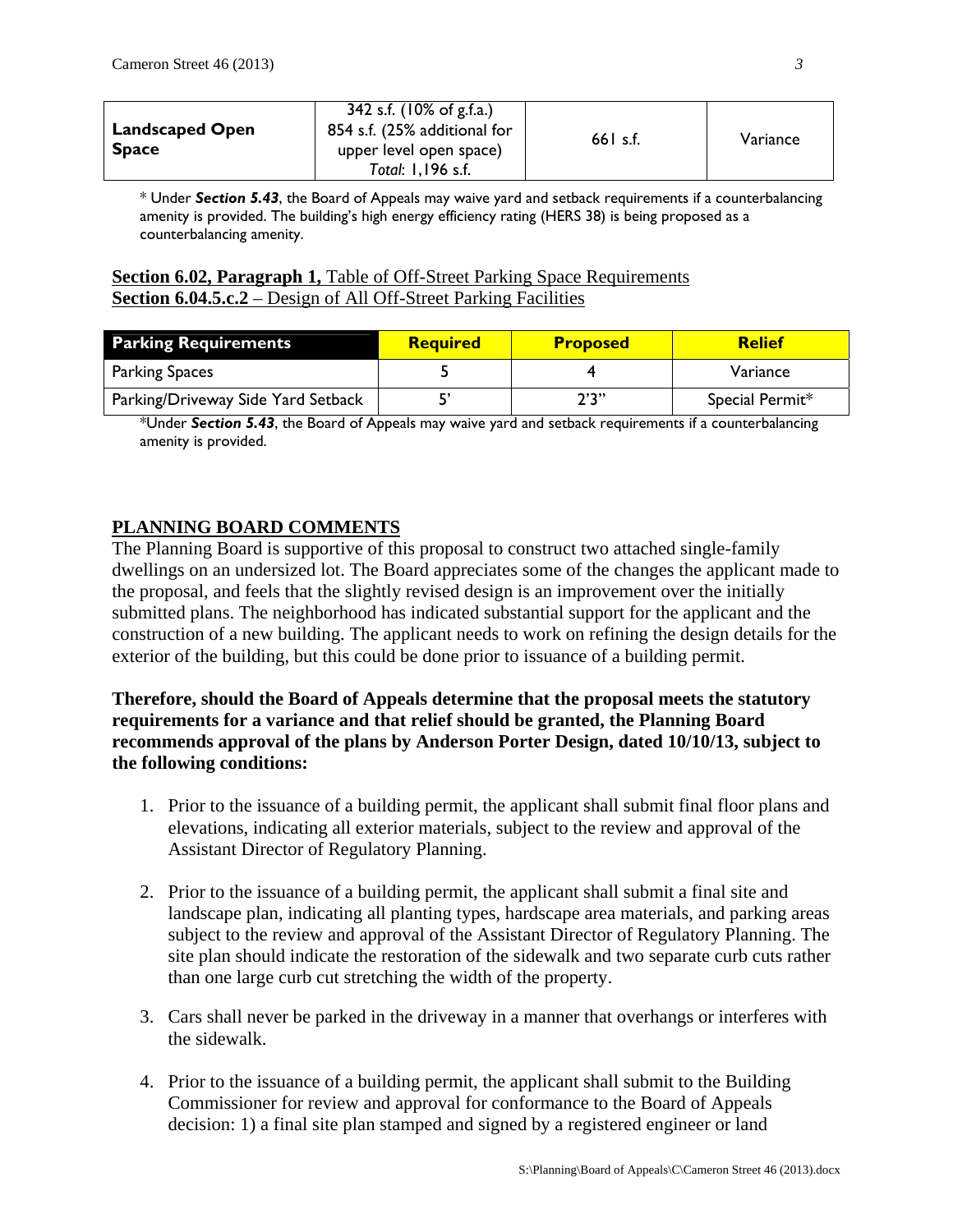surveyor; 2) final building elevations stamped and signed by a registered architect; and 3) evidence that the Board of Appeals decision has been recorded at the Registry of Deeds.

*lkch*